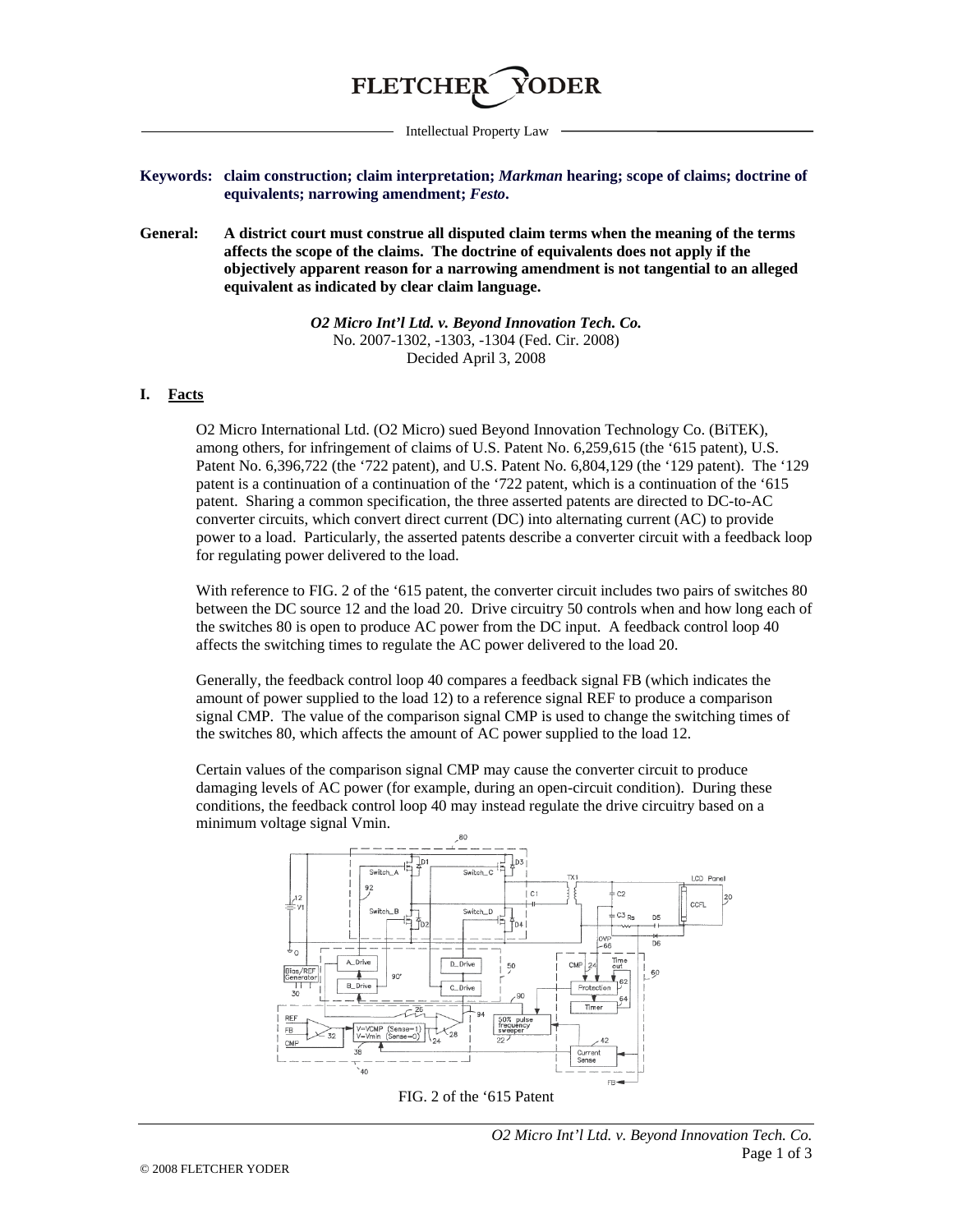In the course of prosecution, O2 Micro amended the claims of the '615 patent to distinguish over prior art, introducing a limitation relating to the feedback control loop. By way of example, amended claim 1 recites that the feedback control loop would control the second pair of switches "only if said feedback signal is above a predetermined threshold" (the "only if" limitation). O2 Micro provided little explanation for the amendment. Following the amendment, the Examiner issued a notice of allowance.

BiTEK manufactures inverter controllers, which the other defendants incorporate into inverter modules that they sell. The inverter controllers employ feedback loops, but are capable of shutting off the feedback signal's control over power when a feedback signal falls below a predetermined threshold. At certain times, such as during startup, the feedback signal still controls power delivered to the load despite being beneath the threshold. As such, BiTEK argued that its inverter controllers do not violate the claims, as the feedback loop employed by the controllers does not control the switches *only if* the feedback loop is above the predetermined threshold, as claimed.

In a *Markman* hearing, BiTEK and the other defendants argued that the term "only if" should be construed to mean "exclusively or solely in the event that" or "never except when." O2 Micro argued that the term "only if" needed no construction, as the term consists only of "two simple, plain English words." In its *Markman* order, the district court ruled that no construction of "only if" was needed, stating that the term "has a well-understood definition, capable of application by both the jury and this court in considering the evidence submitted in support of an infringement or invalidity case." *O2 Micro Int'l Ltd. v. Beyond Innovation Tech. Co.*, No. 2:04-CV-32 (E.D. Tex. Aug. 26, 2005).

BiTEK argued in pretrial proceedings that prosecution history estoppel barred O2 Micro from alleging infringement under the doctrine of equivalents. After initially granting a motion in limine for the above, the district court changed course after considering a supplemental briefing from O2 Micro. The district court stated only that "the amendment bears only a tangential relationship to the equivalent at issue." *O2 Micro Int'l Ltd. v. Beyond Innovation Tech. Co.*, No. 2:04-CV-32 (E.D. Tex. May 8, 2006).

At trial, O2 Micro presented expert testimony that the "only if" limitation applies only to "normal operation" and that the limitation "has nothing to do with startup." O2 Micro even brought the inventor of the asserted patents to testify before the jury regarding the meaning of the "only if" limitation. BiTEK and the other defendants argued to the jury that the term "only if" did not allow for the exceptions argued for by O2 Micro.

The jury found that BiTEK and the other defendants had willfully infringed, that BiTEK had induced infringement, and that one of the other defendants had contributorily infringed each asserted claim in each patent. The district court accordingly issued a final judgment and a permanent injunction. BiTEK and the other defendants appealed the ruling to the Federal Circuit.